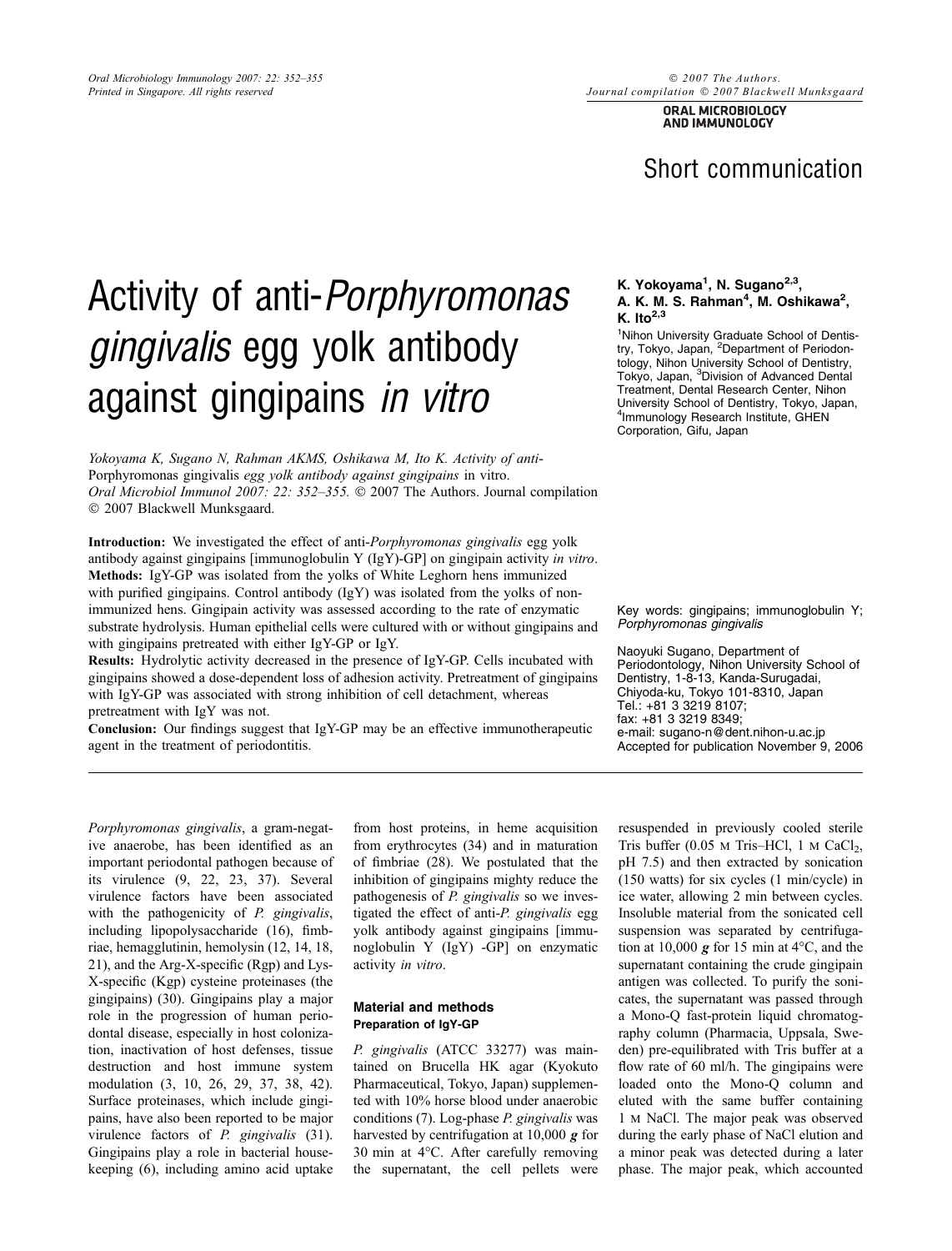for 80% of the total activity, was collected and used as partially purified gingipains for further study after adequate dialysis against Tris buffer (47).

Five 5-month-old White Leghorn hens (strain HyLine W36; GHEN Corporation, Gifu, Japan) kept in conventional isolated poultry housing were immunized for egg antibody production. The hens were inoculated intramuscularly in the breast muscles with 1.0 ml (1 mg/ml; 0.5 ml in each breast muscle) of a vaccine consisting of gingipain antigen with oil as adjuvant (43). Eight weeks after the initial immunization, a booster immunization was administered in the same manner. Sixty eggs were harvested and pooled. These eggs laid from two weeks after the booster onwards when an antibody titer in the yolk is peak. Egg antibody powder was produced using a method similar to that described by Yokoyama et al. (43). Briefly, the yolks of the pooled eggs were separated from the albumin and yolk membrane. The egg yolk was homogenized with a mixer (HVM-106; Nihonseiki Kaisha, Tokyo, Japan) and filtered through a Teflon filter cloth (Asamasu Co., Ltd., Nagoya, Japan). The filtrate was applied to a spray-dry machine (Model L-12; Ohkawara Kakohki, Kanagawa, Japan), which was operated at an air-inlet temperature of 140°C. The dried material was transported to the collection vat by a flow of air at 72°C. The dried antibody powder was stored in a desiccator at room temperature until use. Control IgY powder was prepared from the eggs of non-immunized hens in the same manner. Partially purified IgY-GP powder and IgY powder were prepared from egg yolk powder by chloroform extraction (39) and ammonium sulfate precipitation (20). Activity of IgY-GP was evaluated using an enzyme-linked immunosorbent assay (44). Microdilution plates (Immulon 2; Dynatech Laboratories, Alexandria, VA) were coated with a  $5-\mu g/ml$  solution of gingipains in 0.05 m carbonate buffer (pH 9.6; 100  $\mu$ l/well) at 4°C for 18 h. The plates were emptied and blocked with phosphatebuffered saline (PBS) containing 3% bovine serum albumin  $(150 \mu$ l/well) at 37-C for 1 h and then washed with 0.02% Tween-20–PBS three times. IgY-GP and Ig-Y were reconstituted or suspended in PBS (8.4 mg/ml). Antibody solution in 0.05% Tween-20–PBS (100  $\mu$ I/well) was incubated at 37 $\degree$ C for 1 h and the plates were washed as described above. Rabbit anti-chicken IgG conjugated with horseradish peroxidase (dilution of 1 : 8000; Cappel; Organon Teknika Co., Westchester, PA) in 0.05%

Tween-20–PBS was applied and incubated at 25°C for 30 min; *o*-phenylenediamine and dihydrochloride were then added. The color reaction was stopped after 20 min with 1.5 m sulfuric acid, and the color intensity was measured at 490 nm.

#### Inhibition of enzymatic activity by IgY-GP

 $N$ - $\alpha$ -Benzoyl-L-arginine-p-nitroanilide (BApNA) was obtained from Sigma Chemical Co. (St Louis, MO). Gingipains  $(62.5, 125, and 250 \mu g/ml)$  were activated in a buffer consisting of 200 mm HEPES, 5 mm CaCl<sub>2</sub> (pH 7.6), and 10 mm cysteine for 5 min at 37°C, mixed with IgY-GP or IgY (50 mg/ml) in the same buffer, and then incubated at  $4^{\circ}$ C for 1 h.

A 50-µ aliquot of the pretreated sample was added to  $150 \mu l$  of the reaction mixture, which consisted of 100 mm Tris–HCl buffer (pH 7.5) containing 5 mm dithiothreitol, 5 mm l-cysteine, and 2.5 mm BApNA. The mixture was incubated at  $37^{\circ}$ C for 25 min, and the reaction was stopped by adding 50 µl 20% acetic acid. The release of  $p$ -nitroaniline was determined by measuring its absorbance at 405 nm (45). The substrate without enzyme served as the negative control and was used to monitor background readings. One unit of gingipain activity was defined as the amount of enzyme releasing  $1 \mu$ mol p-nitroanilide per minute in the reaction mixture under assay conditions, and was expressed as U/ml.

Human oral epithelial cells (Ca9-22) were cultured overnight in Eagle's minimum essential medium containing 10% fetal bovine serum and antibiotics in sixwell microtiter plates. The plates were charged with serum-free medium in the absence and presence of gingipains (62.5, 125, and 250  $\mu$ g/ml) and with gingipains pretreated with either IgY-GP or IgY  $(50 \text{ mg/ml}$  each) and incubated at 37 $\degree$ C for 1 h. The attached cells were counted after Trypan blue staining.

#### Statistical analysis

The data were analyzed with SPSS software (SPSS, Chicago, IL). Enzymatic activity was analyzed using Student's t-test. Significance was established at  $P < 0.01$ .

# Results and discussion

The immune response of IgY-GP was assessed using an enzyme-linked immunosorbent assay. Table 1 shows that IgY-GP was active in immunization in the

|  | Table 1. Characterization of IgY-GP and IgY |  |  |
|--|---------------------------------------------|--|--|
|--|---------------------------------------------|--|--|

|              | OD value |                             |  |
|--------------|----------|-----------------------------|--|
| Types of IgY |          | Coated well Non-coated well |  |
| PBS-Tween    | 0.025    | 0.044                       |  |
| IgY          | 0.026    | 0.030                       |  |
| IgY-GP       | 1.264    | 0.042                       |  |
|              |          |                             |  |

Data shown are the means of three independent experiments.

antigen-coated wells but was not active in the non-coated wells. IgY from nonimmunized hens did not show activity in the antigen-coated wells.

IgY-GP exhibited significant inhibitory activity against gingipains compared to the non-immunized egg yolk controls (Fig. 1). In the presence of IgY-GP, the activity of solutions containing 62.5, 125 and  $250 \mu g/ml$  gingipains decreased by  $60.5 \pm 0.3$ ,  $59.6 \pm 0.31$  and  $47.1 \pm 1.8\%$ , respectively.

Gingipains have been shown to disrupt human cell adhesion and to contribute to the tissue damage in periodontal disease caused by P. gingivalis. Purified gingipains, with or without pretreatment with IgY-GP, were added to cultures of Ca9-22 cells to investigate the effect of IgY-GP treatment on the gingipain-induced detachment of epithelial cells. The cells incubated with gingipains showed a dose-dependent loss of adhesion activity. Pretreatment of gingipains with IgY-GP strongly inhibited the gingipain-induced detachment of cells



Fig. 1. Effects of IgY-GP on the protease activity of gingipains. The inhibitory effects of IgY-GP and IgY (50 mg/ml each) on gingipain activity were evaluated using the synthetic substrate  $N$ - $\alpha$ -benzoyl-L-arginine-p-nitroanilide. The release of p-nitroaniline was determined by measuring its absorbance at 405 nm. One unit of gingipain activity was defined as the amount of enzyme releasing 1  $\mu$ mol of *p*-nitroanilide per minute in the reaction mixture under assay conditions, and was expressed as U/ml. Data are shown as the means  $\pm$  SD of three independent experiments.  $*P < 0.01$  indicates a significant difference between study groups according to Student's t-test.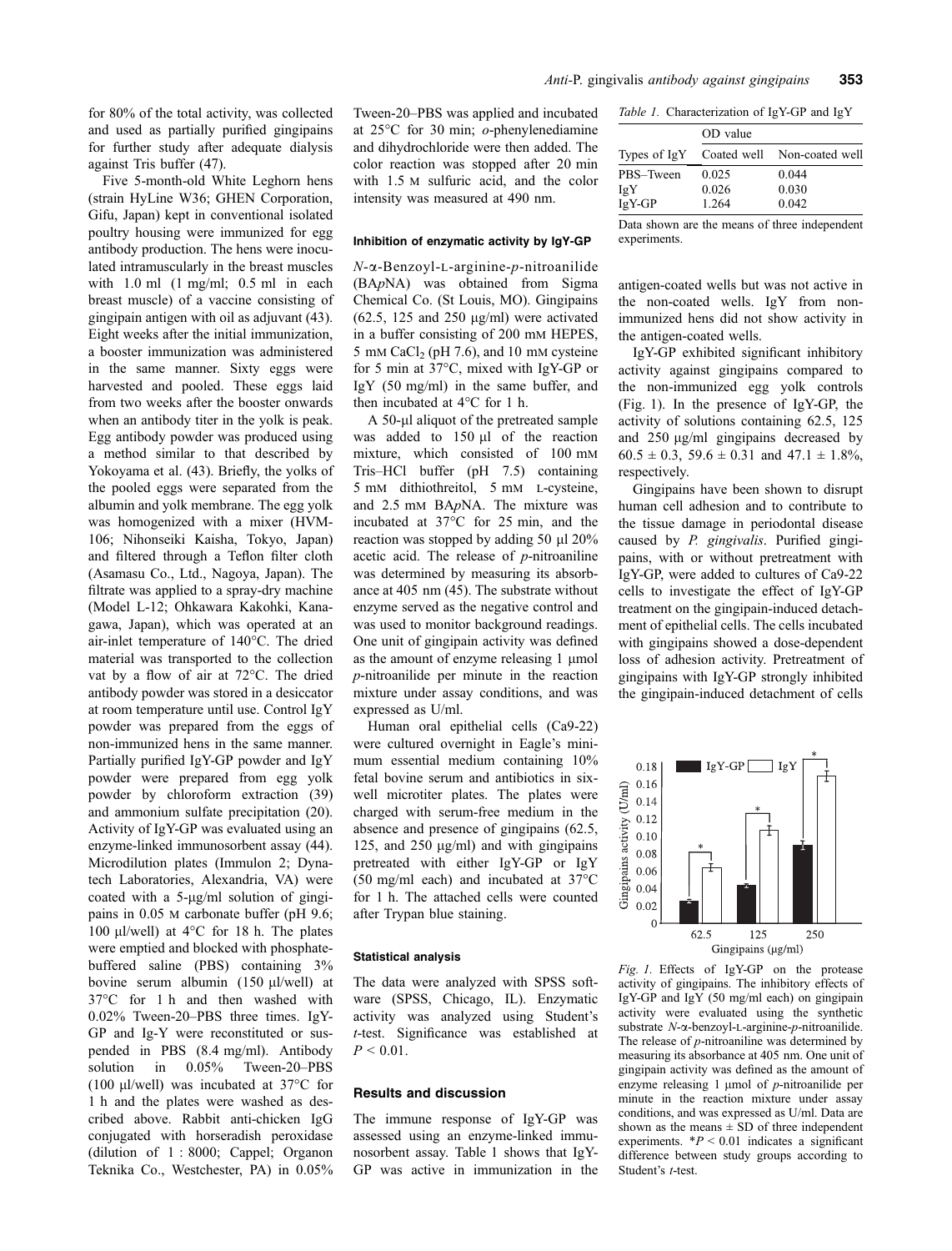

Fig. 2. Effects of IgY-GP on the detachment of human epithelial cells induced by gingipains. Human epithelial cells were incubated in serumfree Eagle's minimal essential medium with or without gingipains and with gingipains pretreated with either IgY-GP or IgY (50 mg/ml each) for 1 h. The attached cells were counted after Trypan blue staining. Data are shown as the means  $\pm$  SD of three independent experiments.  $*P < 0.01$  indicates a significant difference between the study groups according to Student's t-test.

(Fig. 2), whereas pretreatment with IgY did not.

The present study demonstrated that anti-P. gingivalis egg yolk antibody against gingipains can inhibit gingipain activity in vitro. Passive immunization with antibodies from several different species has been used as immunotherapy against dental caries (24, 40) and periodontitis (4, 5, 8, 27, 41, 46), and previous studies have shown that antibodies are actively transported to the egg yolk of immunized hens (25). The use of IgY for passive immunization circumvents the need to use genetically modified organisms or to bleed animals to prepare antibodies. The production of polyclonal antibodies in eggs is convenient and economical because up to 40 mg IgY may be obtained from a single egg (32). Successful passive immunization with IgY against dental caries has been reported in a rat model (15, 36) and in human subjects (17). However, because of the difficulties associated with developing effective animal models and the multifaceted nature of periodontitis, passive immunization therapy against periodontitis has not been studied as extensively (1).

Gingipains degrade cytokines (3, 26), components of the complement system (10, 42), and several receptors, including macrophage CD14 (11, 37, 38) and T-cell CD4 and CD8 (19), thereby perturbing the host defense system and facilitating sustained colonization of P. gingivalis. Although it has been suggested that gingival epithelial cells act as a physical barrier against the entry of periodontopathic bacteria, P. gingivalis can pass through the epithelial barrier (33, 34). Previous reports have suggested that the proteolytic activities of gingipains affect epithelial cells by loosening the epithelial tissue from the basement membrane (2). These observations suggest that gingipains are the most promising target for vaccination against periodontitis and related systemic diseases. Immunization studies with gingipains have demonstrated protective effects against P. gingivalis infections in animal models (13, 31).

In the present study, IgY-GP strongly inhibited gingipain activity and the gingipain-induced detachment of cells in vitro. Within the limitations of the present study, IgY-GP was shown to be an effective immunotherapeutic agent in the treatment of periodontitis.

## Acknowledgments

This study was supported by a Grantin-Aid for Technology to Promote Multidisciplinary Research Projects from the Ministry of Education, Culture, Sports, Science and Technology of Japan and the Uemura Fund of Nihon University School of Dentistry.

#### **References**

- 1. Abiko Y. Passive immunization against dental caries and periodontal disease: development of recombinant and human monoclonal antibodies. Crit Rev Oral Biol Med 2000: 11: 140–158.
- 2. Andrian E, Grenier D, Rouabhia M. In vitro models of tissue penetration and destruction by Porphyromonas gingivalis. Infect Immun 2004: 72: 4689-4698.
- 3. Banbula A, Bugno M, Kuster A, Heinrich PC, Travis J, Potempa J. Rapid and efficient inactivation of IL-6 gingipains, lysine- and arginine-specific proteinases from Porphyromonas gingivalis. Biochem Biophys Res Commun 1999: 261: 598–602.
- 4. Booth V, Ashley FP, Lehner T. Passive immunization with monoclonal antibodies against Porphyromonas gingivalis in patients with periodontitis. Infect Immun 1996: 64: 422–427.
- 5. Booth V, Lehner T. Characterization of the Porphyromonas gingivalis antigen recognized by a monoclonal antibody which prevents colonization by the organism. J Periodontal Res 1997: 32: 54–60.
- 6. Brochu V, Grenier D, Nakayama K, Mayrand D. Acquisition of iron from human transferrin by Porphyromonas gingivalis: a role for Arg- and Lys-gingipain activities. Oral Microbiol Immunol 2001: 16: 79–87.
- 7. Chen Z, Potempa J, Polanowski A, Wikstrom M, Travis J. Purification and characterization of a 50-kDa cysteine proteinase (gingipain) from Porphyromonas gingivalis. J Biol Chem 1992: 267: 18896-18901.
- 8. Choi J, Borrello MA, Smith E, Cutler CW, Sojar H, Zauderer M. Prior exposure of mice to Fusobacterium nucleatum modulates host response to Porphyromonas gingivalis. Oral Microbiol Immunol 2001: 16: 338–344.
- 9. Christersson LA, Fransson CL, Dunford RG, Zambon JJ. Subgingival distribution of periodontal pathogenic microorganisms in adult periodontitis. J Periodontol 1992: 63:  $418 - 425$
- 10. Discipio RG, Daffern PJ, Kawahara M et al. Cleavage of human complement component C5 by cysteine proteinases from Porphyromonas (Bacteroides) gingivalis. Prior oxidation of C5 augments proteinase digestion of C5. Immunology 1996: 87: 660–667.
- 11. Duncan L, Yoshioka M, Chandad F, Grenier D. Loss of lipopolysaccharide receptor CD14 from the surface of human macrophage-like cells mediated by Porphyromonas gingivalis outer membrane vesicles. Microb Pathog 2004: 36: 319-325.
- 12. Genco CA, Odusanya BM, Potempa J, Mikolajczyk-Pawlinska J, Travis J. A peptide domain on gingipain R which confers immunity against Porphyromonas gingivalis infection in mice. Infect Immun 1998: 66: 4108–4114.
- 13. Genco CA, Potempa J, Mikolajczyk-Pawlinska J, Travis J. Role of gingipains R in the pathogenesis of Porphyromonas gingivalismediated periodontal disease. Clin Infect Dis 1999: 28: 456–465.
- 14. Hamada S, Amano A, Kimura S, Nakagawa I, Kawabata S, Morisaki I. The importance of fimbriae in the virulence and ecology of some oral bacteria. Oral Microbiol Immunol 1998: 13: 129–138.
- 15. Hamada S, Horikoshi T, Minami T et al. Oral passive immunization against dental caries in rats by use of hen egg yolk antibodies specific for cell-associated glucosyltransferase of Streptococcus mutans. Infect Immun 1991: 59: 4161–4167.
- 16. Hamada S, Takada H, Ogawa T, Fujiwara T, Mihara J. Lipopolysaccharides of oral anaerobes associated with chronic inflammation: chemical and immunomodulating properties. Int Rev Immunol 1990: 6: 247– 261.
- 17. Hatta H, Tsuda K, Ozeki M et al. Passive immunization against dental plaque formation in humans: effect of a mouth rinse containing egg yolk antibodies (IgY) specific to Streptococcus mutans. Caries Res 1997: 31: 268–274.
- 18. Holt SC, Kesavalu L, Walker S, Genco CA. Virulence factors of Porphyromonas gingivalis. Periodontol 2000 1999: 20: 168–238.
- 19. Kitamura Y, Matono S, Aida Y, Hirofuji T, Maeda K. Gingipains in the culture supernatant of Porphyromonas gingivalis cleave CD4 and CD8 on human T cells. J Periodontal Res 2002: 37: 464–468.
- 20. Kuroki M, Ikemori Y, Yokoyama H, Peralta RC, Icatlo FC Jr, Kodama Y. Passive protection against bovine rotavirus-induced diarrhea in murine model by specific immunoglobulins from chicken egg yolk. Vet Microbiol 1993: 37: 135–146.
- 21. Lamont RJ, Bevan CA, Gil S, Persson RE, Rosan B. Involvement of Porphyromonas